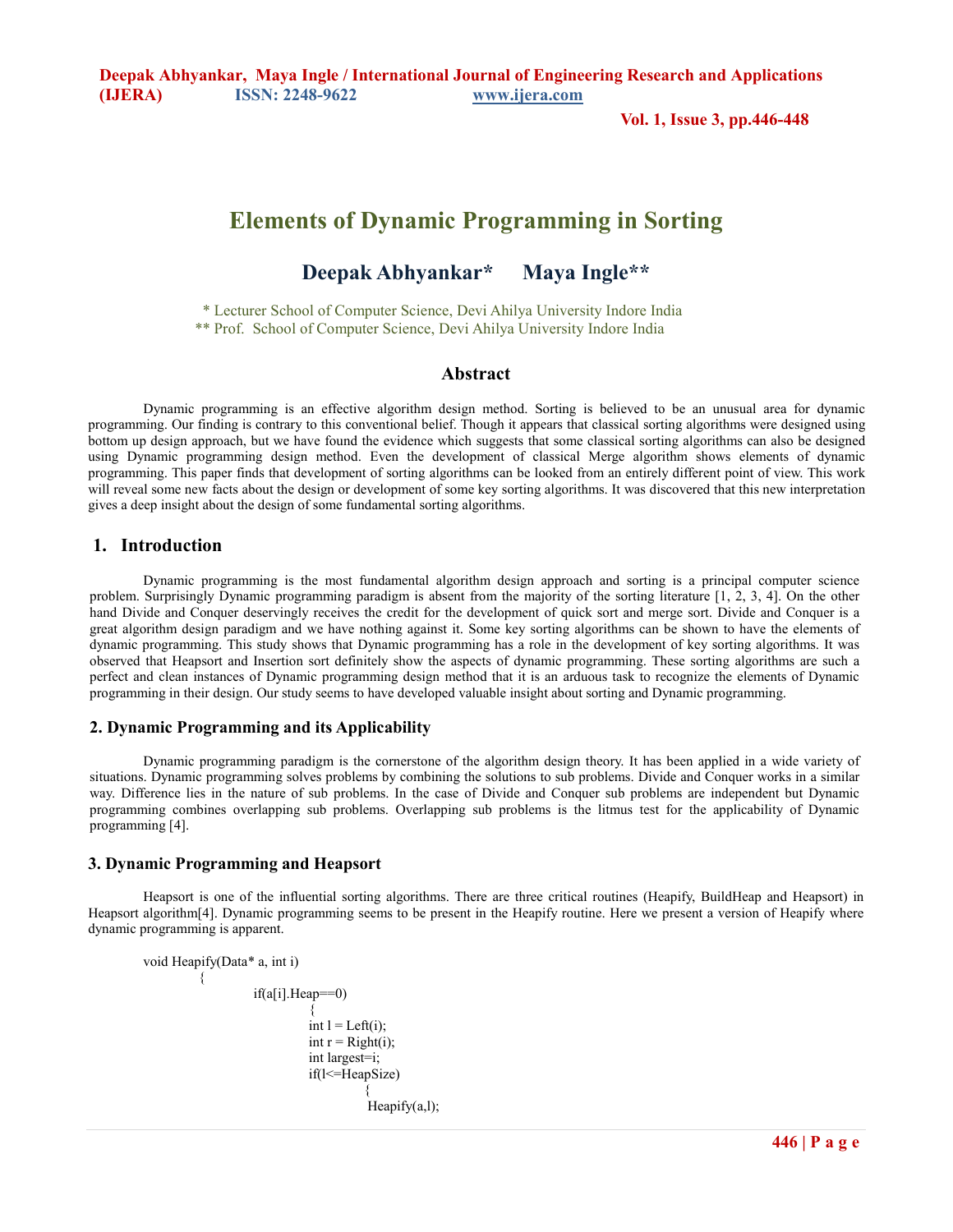```
Deepak Abhyankar, Maya Ingle / International Journal of Engineering Research and Applications 
(IJERA) ISSN: 2248-9622 www.ijera.com
```
**Vol. 1, Issue 3, pp.446-448**

```
 if(a[l].Info>a[i].Info)) 
                       largest = 1;
 } 
                   if((r<=HeapSize) 
\{Heapify(a,r);
                        if (a[r].Info>a[largest].Info)) 
                       largest = r; } 
                   if(largest!=i) 
\{ swap(a,i,largest); 
                             a[largest].Heap=0; 
                             Heapify(a,largest); 
 } 
                   a[i].Heap=1; 
 }
```
 It was observed that routine Heapify contains overlapping subproblems which directs us towards Dynamic programming paradigm. If we use bottom up dynamic programming we will end up designing classical Heapify function which is quite efficient.

## **4. Dynamic Programming and Insertion Sort:**

}

 Insertion Sort is an effective sorting algorithm for sorting small size arrays. We find that Insertion sort is a cleanest application of Dynamic programming. Here we start with a recursive sorting algorithm and after refinements we will arrive finally at classical Insertion sort algorithm. It is interesting to note that following recursive algorithm can be transformed into the tiniest sorting algorithm [5].

$$
\begin{array}{cccc}\n\text{void Sort(int* a, int n)}\\
\{\n\begin{array}{c}\n\text{if (n>0)}\\
\text{for (a, n-1); // Statement A}\\
\text{if (a[n]=a[n-1]) return;}\\
\text{swap(a, n-1, n);}\\
\text{Sort(a, n-1); // Statement B}\n\end{array}\n\end{array}
$$

 It can be observed that statement A and statement B leads to an overlap of very high degree. That forces us to apply dynamic programming.

```
 void Sort(Data* a, int n) 
\{if(n>0)\{ if(a[n].Sorted!=1) 
{z} and {z} and {z} and {z} and {z} and {z} and {z} and {z} and {z} and {z} and {z} and {z} and {z} and {z} and {z} and {z} and {z} and {z} and {z} and {z} and {z} and {z} and Sort(a,n-1); // Statement A
                                         if(a[n] > = a[n-1])\{ a[n].Sorted=1; 
 return; 
 } 
                                        swap(a,n-1,n);a[n-1]. Sorted=0;
                                         Sort(a,n-1); // Statement B
                                         a[n].Sorted=1;
```